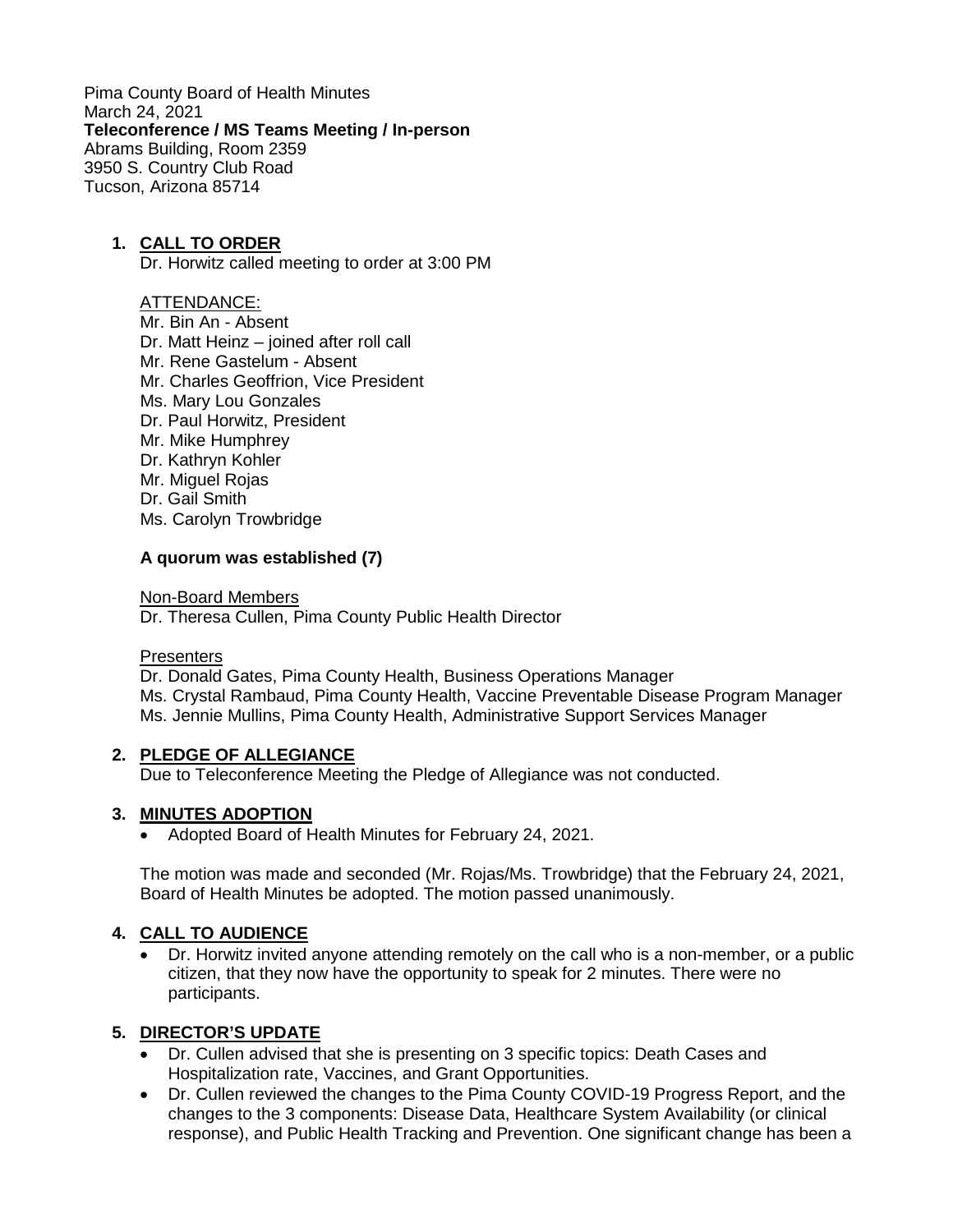downward trend in Disease Data. Pima County has moved to yellow, which indicates less than 100 cases per 100,000, and has held there for about 10 weeks. Pima County is currently running about 65 cases per week, which obviously changes on a day-to-day basis.

- Dr. Cullen noted that positivity rates continue to go down we are at about 5-6% and that the COVID-like illness rate is down around 2-3%. The number of cases continues to do well. We are still consistently seeing some deaths every day.
- Dr. Cullen called the members' attention to the Pima County COVID-19 Deaths, Cases, and Hospitalizations Report that was sent out prior to the meeting. She noted that we have increased ICU and hospital-based capacity due to the active number of cases being down. There is adequate PPE and adequate lab access from a public health perspective. Because the case number is low, we are able to do EPI cascade – test, case investigate and contact trace – within about 24-48 hours each, which is really good news.
- Pima County has 8 cases of the UK variant, and have identified a small cluster of 3 of those 8 that appear to be connected. Other cases of the UK variant have been discovered by the University of Arizona but have not been reported to the State because they are part of a research protocol. Individuals are not advised that they have been sequenced as a UK variant per guidance from the Centers for Disease Control (CDC). However, we always go back and try to look for additional information on those cases, a second case investigation to some extent. There is no data on how many cases of the UK variant involved hospitalization, but Dr. Cullen will double check and report back on that.
- Dr. Cullen advised that schools have reopened for the most part. There were 3,650 cases identified to Pima County by the K-12 system between August 5, 2020 to March 23, 2021, and those cases could be private, charter, parochial and/or private schools. The vast majority of cases at schools remain related to sports events. She noted that K-12 cases seem to still have a downward trend, but Pima County continues to track school cases very closely.
- Dr. Cullen mentioned that our Schools Assistance Team has 6 people working with schools to ensure they have appropriate mitigation, guidance and other resources. One of the more interesting opportunities they have instituted are student-centered listening sessions related to Prom and dances in order to help determine safe ways for schools to embark on those kind of events with guidance from the Health department. The listening sessions are a pretty novel way to try to get the information, and no one else in the State is doing this at this time.
- Dr. Cullen next discussed vaccinations. Pima County is over 410,000 vaccines currently, and expects to hit 450,000 by the end of March, which is significantly greater than our original audacious goal of 300,000 at the end of March. Overall vaccinations continue to do well.
- Pima County engages with community partners to set up local mobile clinics based on a data predictive of what is a vulnerable community, and are seeing increased utilization of those local clinics.
- Dr. Cullen discussed the State's opening of state POD's, and some pharmacies getting a federal allocation, to people 16 and older. The requirement is that 16 and 17 year olds need to get Pfizer vaccine only, which is available in Pima County at the State's University of Arizona POD. The only other known location in Pima County distributing the Pfizer vaccine is the County-supported Banner POD, but Pima County is not opening that site to 16 and 17 year olds unless they are essential workers or have chronic disease.
- Dr. Cullen noted that Pima County is limiting opening vaccinations up to those 16 and over to individuals with chronic disease in the hopes that this group will be able to get vaccinated a bit earlier than others in that age group.
- Dr. Cullen mentioned that Pima County had no early indication that the change was going to occur, and received notification via the Governor's press conference only. She did note that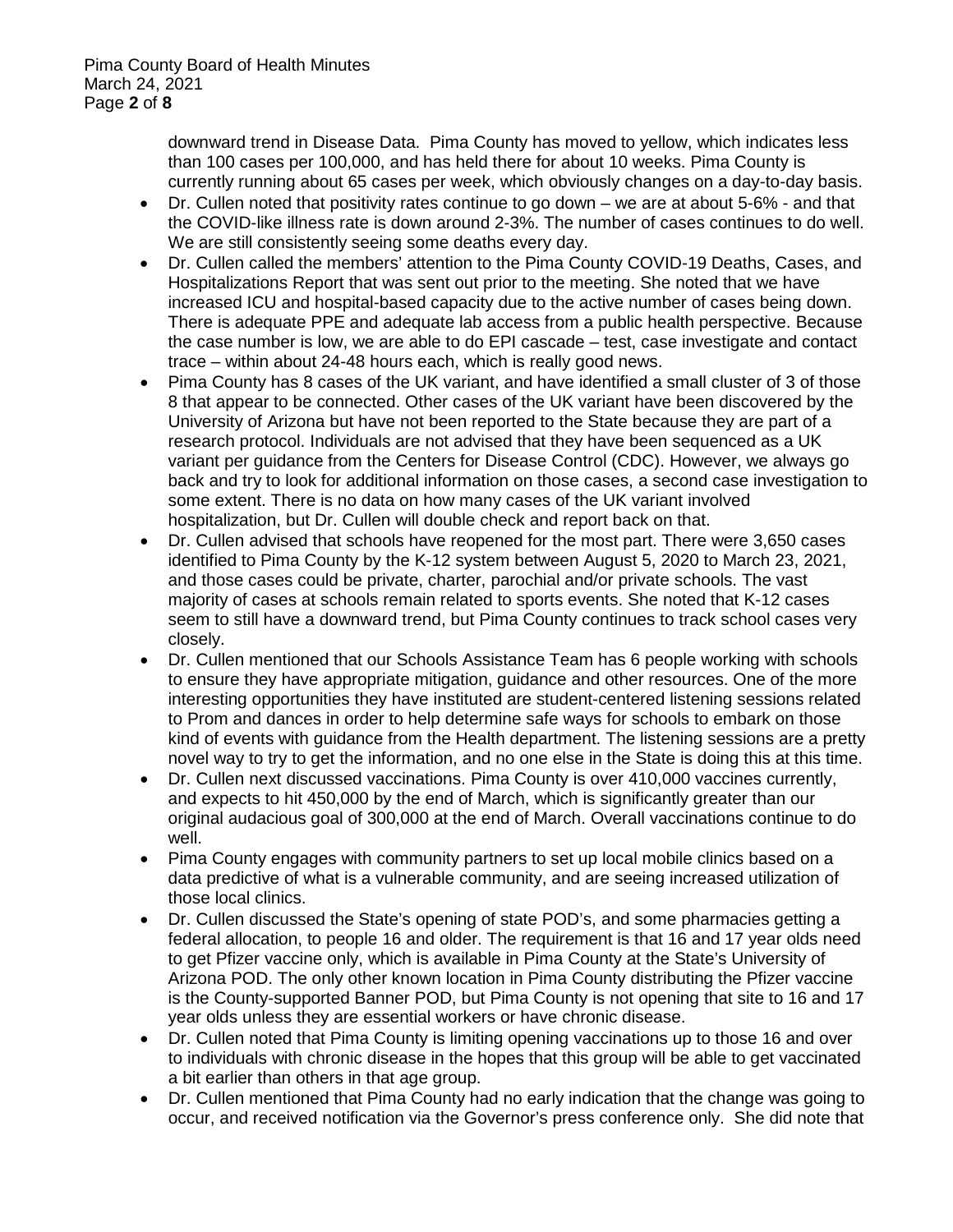once there is more vaccine availability, Pima County wants to align with the State, but that decision is not reflective of what we know about Pima County's needs.

- Mr. Humphrey inquired as to the status of the 335,000 FEMA vaccines that Pima County is trying to get. Dr. Cullen discussed her recent interaction with the FEMA acting Region 9 Director, and advised that FEMA is very supportive of offering a POD that is partly driven by their wanting to do a pilot evaluation related to vulnerable populations. But FEMA always works through the State, and although initial feedback indicated that the State was supportive of the POD, the decision was made by Governor Ducey that Pima County would not get a FEMA POD. However, it appears now that Governor Ducey is reconsidering that decision.
- Supervisor Heinz noted that Mr. Huckelberry confirmed that FEMA has historically worked directly with Pima County on other issues such as disaster relief, so it is possible for FEMA to still set up the federal POD site with special exception. Supervisor Heinz mentioned that pressure will continue to be put on the congressional delegations, as well as with the administration directly to make sure that the FEMA POD happens.
- Dr. Horowitz inquired about the Johnson & Johnson (J&J) vaccine, asking if any of that vaccine was being reserved for the less mobile and/or underserved populations? Dr. Cullen responded that the J&J vaccine is being used for certain populations such as the jail population, and people that are homebound
- Supervisor Heinz asked Dr. Cullen what the rough numbers are for the various populations being added in the vaccination eligibility expansion. Dr. Cullen advised that these are large numbers. For instance, front line workers will probably be another 120,000-140,000 people, and those in the 16 year old and older age group and have a chronic disease or other risk factor, the estimate is another 250,000-300,000. Dr. Cullen noted that the State POD at the University of Arizona will allow anyone aged 16 years old and over, while Pima County is currently limiting that to those 16 years old and older with chronic disease. The point of this is not to confuse the public, but to let the people who have a chronic disease have some accelerated access. The ultimate hope is that within 4-5 weeks, Pima County can be aligned with the administration's directive that by May 1<sup>st</sup>, everybody should be able to get a vaccination. There is tremendous need, and there will be tremendous pressure on Pima County to open vaccinations up for everyone, but the issue continues to be vaccine supply.
- Dr. Cullen noted that there are multiple ways to get immunizations. There is the State portal to register for the University of Arizona POD; there are the County portals for Banner and TMC/TCC; there are multiple pharmacies that are getting a supply from the federal distribution. The Federally Qualified Health Centers have gotten a supply from Pima County; El Rio, United Community Health Centers, Desert Senita and Marana Health Center all have a supply. The Veteran's Administration is open to age 18 and up. And Pima County is providing pop-up clinics in certain communities to increase vaccinations in those areas not engaging in getting vaccines. The Hispanic community is an example where the percentage of those vaccinated had been stuck at 14.4-14.5%, but due to concerted strike efforts there has been a significant increase to 15.4% of that population being vaccinated.
- Dr. Cullen discussed several funding opportunities available from the American Rescue Act:
	- o One is a non-competitive grant related to diversity and equity that the County is eligible for, meaning we have to meet the requirements of the application but we are guaranteed we will get some funding from that. It's geared to respond to equity and diversity and inclusion issues related to COVID. The estimate is that Pima County would get \$4-5 million over a two-year period with the initial money flowing in June. We put a letter of intent in for that.
	- o Another large grant that is available right now related to health literacy and equity. Pima County is working with a few other partners to look at that, and consider applying for that. There is funding in the bill for public health training and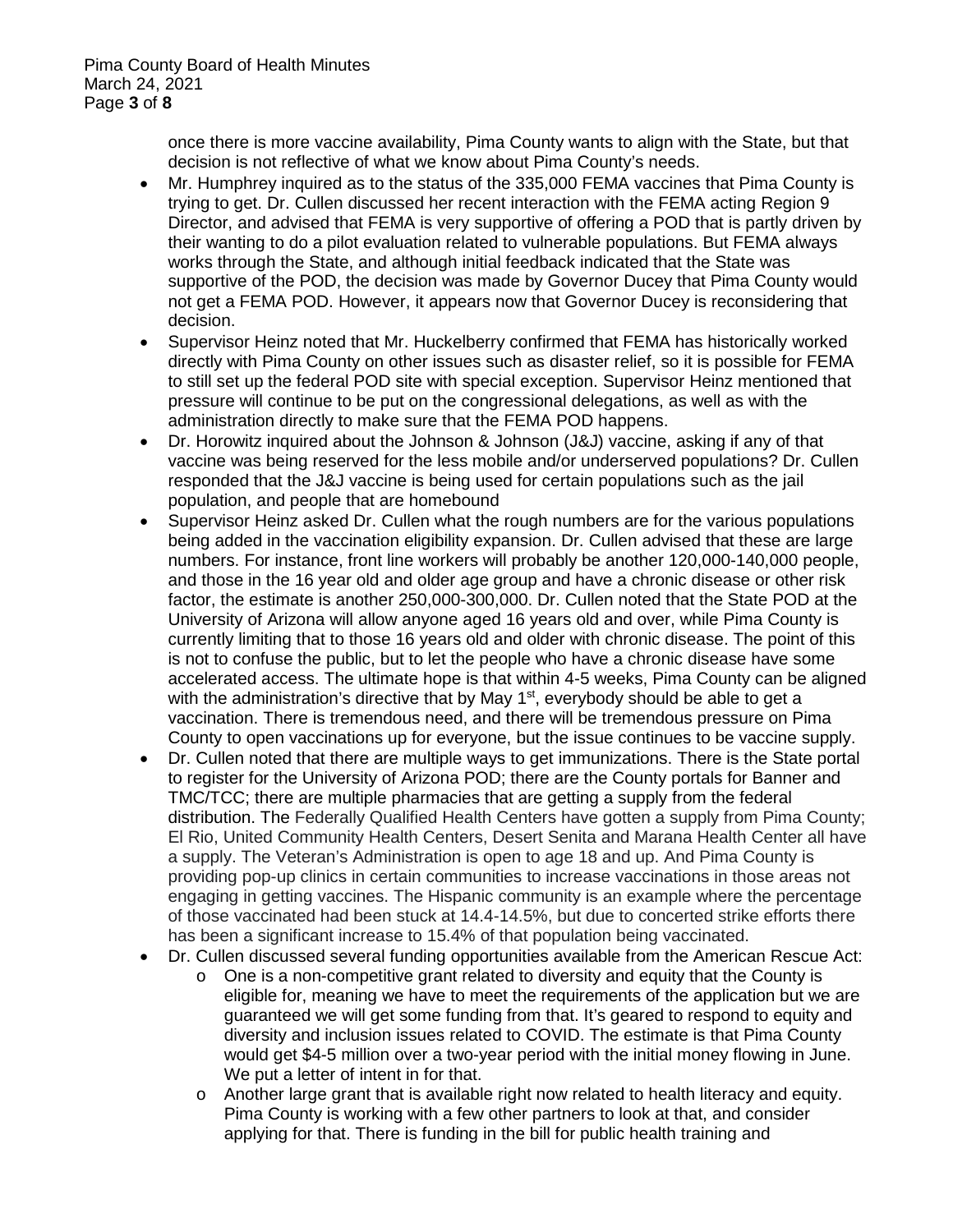strengthening the public health infrastructure through human resources, and we are hopeful that some of that funding will be available to us.

 $\circ$  In addition, there are many other areas where funding has been allocated, including SNAP; a build-up of WIC – a 25% add-on for WIC; pre- and post-partum resources; behavioral health; mental health; substance abuse.

Dr. Cullen noted that we are hopeful that, at the time we are engaging and developing recovery and resiliency plan for Pima County, we will concurrently be able to leverage non-County resources to help us develop the appropriate infrastructure that we will need as we move forward with that.

- Ms. Trowbridge asked what, if anything, that the BOH could do to assist the effort? Dr. Cullen suggested that a letter of endorsement for increasing the vaccination supply in the County, as well as including support for the FEMA offer, would be helpful.
- Dr. Horowitz asked Supervisor Heinz if he felt it would be useful for the BOH to write a letter to the BOS.
- Supervisor Heinz agreed that having the unanimous support of the BOH would be helpful.
- Mr. Rojas noted that it would not hurt to carbon-copy the letter to our congressional delegation and let them know that the BOH is serious about helping our residents, and that the FEMA POD is the way to do it.
- Mr. Rojas moved that the BOH direct Dr. Horowitz to formulate a letter to Dr. Cullen that the BOH is in full agreement that Pima County should get the 220,000 vaccines from FEMA to be distributed as soon as possible. Dr. Smith seconded the motion. The motion passed unanimously. Dr. Heinz requested that the letter be copied to Governor Ducey, and Mr. Rojas accepted the amendment to the motion.
- Mr. Rojas asked if Dr. Cullen has been notified about what is happening in regards to the juveniles coming from Nogales and Yuma to the Pima County Juvenile Court Center. Dr. Cullen advised that the PCHD is working with Casas Alitas to make sure that BinaxNow COVID-19 testing, and/or appropriate PCR COVID-19 testing, is available for both staff and juveniles. And the decision was made to have onsite COVID-19 vaccination available for staff as the facility is considered high risk.

### **6. WHITE PAPER – AN EVALUATION OF THE US GOVERNMENT'S RESPONSE (FED, STATE, COUNTY) TO THE COVID-19 PANDEMIC:**

- Dr. Horowitz advised that he has spoken to Dr. Cullen about evaluating the government's response to the COVID-19 pandemic. He would like the Health Department to consider all levels of the response - federal, state, and local – to determine what was, and wasn't, done well, to learn from this whole experience. He noted that we could certainly go through something like this again at some point, and while people have done a great job, there are probably things that could have been done differently, and the more we learn about that, the better.
- Dr. Cullen agreed that this is really critical. The Health Department has done after-action reports pretty consistently with our response, but they have focused primarily on the local response rather than identifying impediments and/or attributes from the federal or state level. She is committed to doing the evaluation, but is not sure when she will be able to finish it. Dr. Horowitz offered to assist with the white paper in any way he is able to.

# **7. FRONT LINE HEALTH DEPARTMENT WORKERS' SALARY REVIEW**

• Dr. Gates discussed the issue regarding the Health Department's ability to recruit and retain quality front line, critical, and nursing staff. Confirmation has been received that the nursing staff, which includes nurse practitioners, RN's and PHN's, will be undergoing a modified salary study per the County Administrator.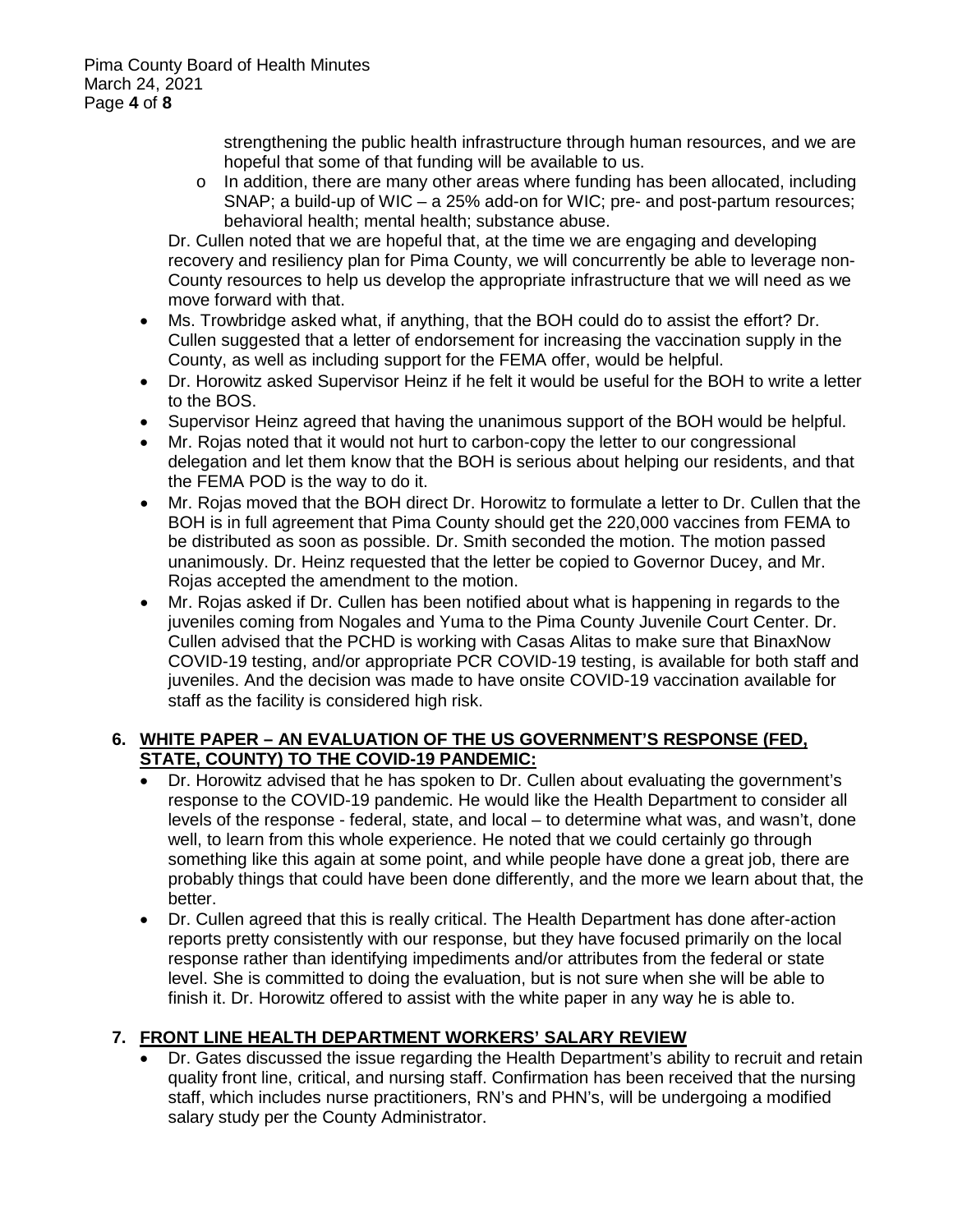- Dr. Gates reminded the board that the Pima County Human Resources (HR) department is responsible for salary studies for the County. Traditionally they compare like classification and like agencies, where they would look at similar classifications of nurses in other public health departments, generally those of similar size or similar compositions to Pima County. In a modified salary study, comparison is made to similar duties, and is somewhat less restricted by agency. New senior staff at the HR department has championed this, will be carrying it through with a detailed comparison to salaries in our region; a response is anticipated within the next two months.
- In addition, Dr. Gates mentioned that salary studies have been requested for 3 other broad groups of employees in the Health department, starting with the registered dieticians; the environmental health staff – those are our inspectors and supervisors in Consumer Health and Food Safety; and our communicable disease investigators and epidemiologists.
- Dr. Gates also mentioned that a comprehensive salary comparison to other departments within the County is on the horizon for the Health Department to hopefully identify disparities and begin the process of redress.

## **8. BUDGET SUBCOMMITTEE UPDATE**

- Mr. Geoffrion began by thanking Ms. Trowbridge, Ms. Gonzales, and Dr. Smith for participating on the Budget Subcommittee, along with Dr. Gates.
- Mr. Geoffrion noted that the subcommittee will have formal requests and recommendation available at the April 2021 BOH meeting, which will be well timed to get those recommendations into consideration for the FY22 budget cycle.
- Mr. Geoffrion advised the board that there appears to be a one-time infusion of some considerable amount of money from federal sources, and he feels this is a major resource that's going to be important going forward. He noted that health equity, improving technology and salaries for critical employees are all on the horizon, and he asked for board feedback now to assist the subcommittee in defining recommendations.
- Dr. Gates provided a preliminary overview of the health fund budget for FY22. Prior to beginning his presentation, Dr. Gates provided clarification on three terms used fairly frequently: budget, expenditure authority, and revenue.
- Dr. Gates also noted that the Health department expends from two different funds -the Health Fund, which is a specific, special revenue fund, not directly part of the General Fund; and the Grant Fund. The Health department is close to 50-50 funded between the Health Fund and the Grant Fund.
- Dr. Gates reviewed the timeline for the FY22 budget process. In October 2020 we began the process, so basically 3 months into the current fiscal year, we start planning for the next fiscal year's budget. By December, data entry and initial compilation is to be complete, and in January that information is presented to County Administration for an initial review. In March there's a more detailed review, and then in May, the BOS hosts their budget hearings. Dr. Gates recommended that the Board, if it's allowed, consider starting the Budget Subcommittee earlier in the cycle, in future years.
- Dr. Gates presented on the high level budget for FY21 and FY22:
	- o The personnel budget was \$11 mil for the current year; that is increasing to \$13.2 mil for next year, an increase of approximately 20%. The increase in personnel is actually a representation of how the County will be charging certain staff to the department related to a few new position control numbers (PCN's), as well as 55 temporary employees that the Health department brought on to work the COVID-19 pandemic response. It also represents a shift in the amounts of wages, salaries and benefits expected to be transferred into the Health department from other departments or other staff, and does not represent \$2.1 mil in complete new staff, or raises.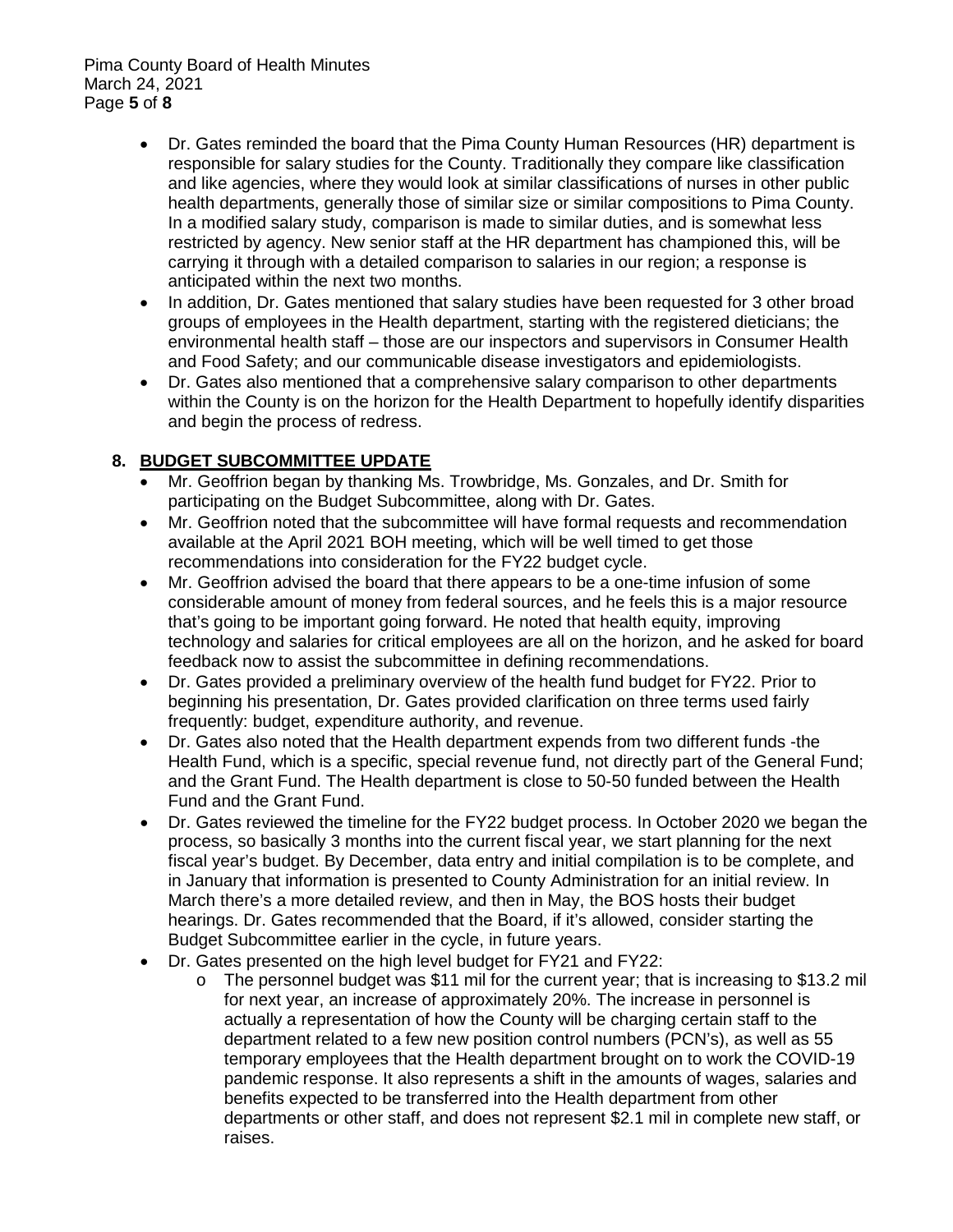- o Supplies and services is going from about \$5.5 mil to almost \$5.9 mil, an 8% increase; so a net 15% increase, moving from \$16.5 mil to \$19 mil. Supplies and services is simply an increase in our expected supply and services expenditures.
- Dr. Gates next presented the revenue budget information. Revenues are scheduled to decrease from FY21, going from about \$4.7 mil to about \$4.3 mil. These are direct revenues, our receipts from Health department activities. That is a 9% reduction. That is primarily related to the roll-back of the Consumer Health and Food Safety license fee increase, which was scheduled to increase in January this year, and then was rolled back to maintain as much economic power for our small businesses and restaurants as possible.
- Dr. Gates next reviewed the General Fund Subsidy, which shows about \$7.6 mil in FY21 but is flat for FY22 - a zero-percent increase, but it is important to note that historically we've been closer to the \$10.5 to \$11 mil mark for the General Fund Subsidy. This was the result of the contraction of expenditures early on in the COVID response, where the County Administration directed the departments to surrender a fixed percentage of their personnel budget and a number of PCN's. The Health department negotiated and instead of losing those PCN's, offset and reduced the General Fund Subsidy by the amount that those PCN's represent.
- Dr. Gates noted that the net budget for FY21/22 is projecting a \$9.5 mil deficit. Our revenues will be almost \$12 mil, our expenditures are projected at \$19 mil, which is a \$7 mil deficit. We are also responsible for transferring funds out, primarily as matching funds on grants, to the tune of \$2.3 mil, which will bring our net FY 21/21 to a \$9.5 mil deficit. This will exhaust the Health Fund balance, and may push beyond the existing Health Fund balance.
- Supervisor Heinz inquired about getting the General Fund Subsidy back up to \$10.9 mil, and possibly several times that amount, based on the need for public health services going forward.
- Dr. Gates thanked Supervisor Heinz for his support, and advised that there is always an opportunity for expansion, and the Health department does anticipate requesting additional support.
- Dr. Gates mentioned that there's a significant amount of grant funding on the horizon, and that the Health department also advocates strongly for additional Health Fund support, which is not subject to the whims of funders and outside agencies.
- Mr. Humphrey inquired if the enhanced marijuana revenues will be distributed to local health departments. Dr. Gates said that he is not aware of any earmarks for direct flow of those revenues to the Health department.
- Dr. Gates provided the board members a handout on the impact of the approximately 3 month immunization fee waiver that Dr. Cullen and the vaccine staff initiated in late September/early October 2020, to encourage residents to get their non-COVID vaccinations. The normal procedures for insured, Vaccine for Children (VFC), or Vaccine for Adults (VFA) eligible clients were all in place, and all vaccine and administration fees were to be waived for any uninsured or underinsured for the 3-months of this trial.
- Dr. Gates noted that under the fee waiver program, 610 vaccinations were provided, and 563 patients had fees adjusted, with a total of \$28,000 in adjustments made. Of that \$28,000, only \$9000 was potential revenue that the Health department would have lost, due to two special Pima County Health Department events: a special mobile school outreach program done in October and November, and a flu outreach program that saw significantly more doses of the flu vaccine given than in the year before.
- Mr. Humphrey inquired if the Health department has discussed what would happen if vaccinations were provided at no charge, if that would significantly increase the number of people who were vaccinated. Dr. Gates noted that it was part of the hope in the initiation of the fee waiver program, but that our ordinance specifically prohibits us from doing that in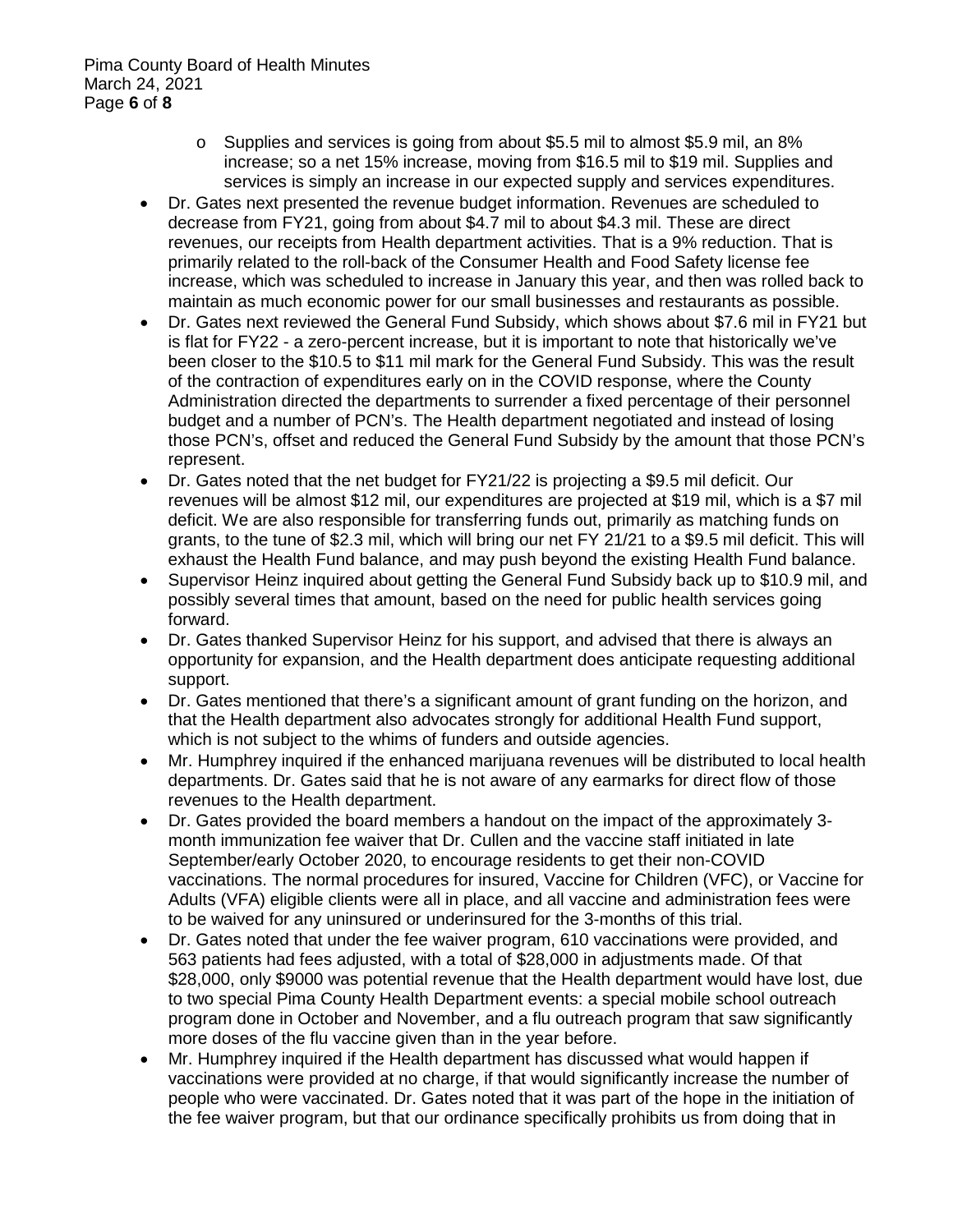situations outside of the public health emergency. So in order for the Health department to provide vaccinations at no charge, a change in the County ordinance would be required.

- Dr. Gates advised that the ordinance in question, Pima County Ordinance 8.12.030, effectively states that the County will charge patients the actual cost of the vaccine plus an initial administration fee of \$15.00, or \$10.00 for each subsequent vaccine given after the first. The key element that needs to be addressed is sub point A, "no person shall receive any immunization agent at the Health Department without paying the required fee except in the event of public health emergency. The Director may waive the required fee in the interest of community welfare, or when children are receiving immunizations in accordance with ARS 36-673 and ARS 36-692." Dr. Gates noted that modifying this point would provide the Director or other Pima County authorities greater latitude in that way.
- Mr. Humphrey stated that, in his opinion, health equity is a public health crisis, so isn't it time to review these policies?
- Dr. Gates turned that question over to Ms. Crystal Rambaud, the Vaccine Preventable Disease Program Manager.
- Ms. Rambaud indicated there is an opportunity with reducing the fees or eliminating the fees for eligible VFA clients. The VFA program has a relatively small grant and vaccine inventory typically runs out after only a few months, with our only option then being to use purchased vaccines and charge clients. The fee waiver program would be very helpful in being able to give these clients the VFA vaccines that we have available, give them the purchased items that they need, and then they don't have to be charged. So they're still able to get the services that they need for no cost without having to either send them somewhere else, or the client having to skip vaccines, or making them pay.
- Dr. Horowitz inquired if amending the ordinance would provide more flexibility to serve people? Ms. Rambaud stated that yes, in her opinion, we would be able to provide people purchased vaccine without having to charge them.
- Mr. Humphrey suggested that the BOH direct Health department staff to look at all current policies, then come back and make recommendations on how any of these policies can be tweaked to allow us to better serve our underserved populations.
- Dr. Cullen agreed, and advised that she would have our lawyers review Pima County Ordinance 8.12.030.

### **9. ETHICS COMMITTEE UPDATE – STANDING ITEM**

- Jennie Mullens, Administrative Support Services Manager in the Office of the Director, provided key updates from the Ethics Committee at the request of Dr. Cullen.
	- o 2 members have been added to the Ethics Committee:
		- **Mr. Bill Ward, representing Pima Community College;**
		- A representative from the Tucson Pima Collaboration to End Homelessness. This was a formal request from that group to ensure that there was representation from advocates of the homeless community serving on the Ethics Committee.
	- $\circ$  A memo was shared that was recently issued by the County Administrator, Mr. Huckelberry, that:
		- **describes the purpose and function of the Ethics Committee;**
		- qives a history and background to it;
		- outlines the current membership;
		- **EXECT** makes it clear to the Ethics Committee that the main role of the Ethics Committee is to provide advice to the Director of the Health department that will be considered for recommendations made, and that the ultimate decision rests with the Director.